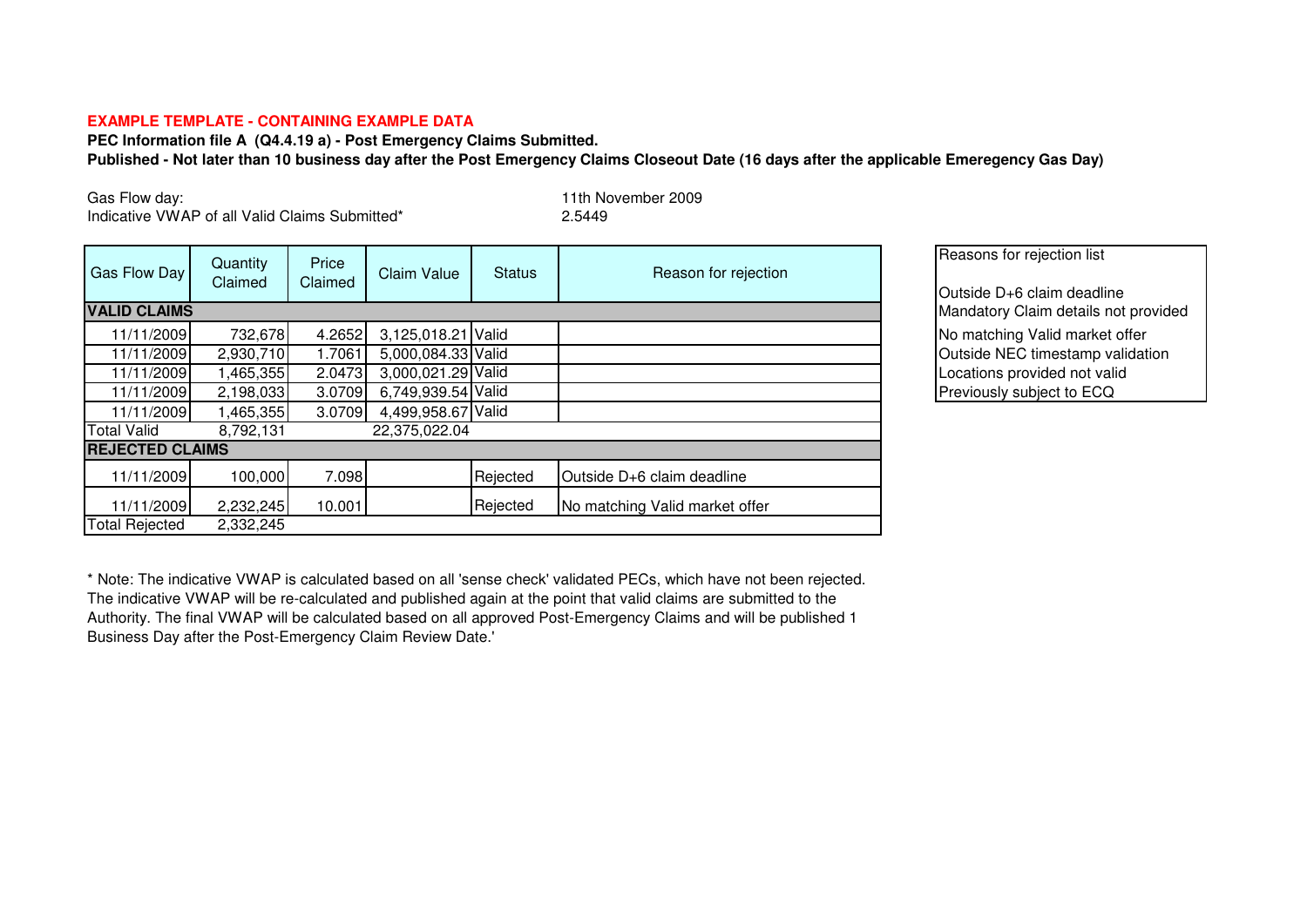## **EXAMPLE TEMPLATE - CONTAINING EXAMPLE DATA**

**PEC Information file B (Q4.4.19 b) - Claims submitted to the Authority and Rejected claims Published - 1 business day after PEC Review date ( M+26)**

Gas Flow day:

Indicative VWAP of all Claims Submitted to the Authority\*

11th November 2009<br>0.0003

| Gas Flow Day                                   | Quantity<br>Claimed<br>(Scaled if<br>applicable) | Price<br>Claimed           | <b>Status</b>          | Reason for rejection                 | Reasons for rejection list<br>multiple claim quantity excee |
|------------------------------------------------|--------------------------------------------------|----------------------------|------------------------|--------------------------------------|-------------------------------------------------------------|
| <b>VALID CLAIMS SUBMITTED TO THE AUTHORITY</b> |                                                  | claim quantity exceeds UDQ |                        |                                      |                                                             |
| 11/11/2009                                     | 732,678                                          |                            | 4.2652 Deemed Approved |                                      |                                                             |
| 11/11/2009                                     | 188,594                                          |                            | 1.7061 Deemed Approved |                                      |                                                             |
| <b>Total Valid</b>                             | 921,272                                          |                            |                        |                                      |                                                             |
| <b>REJECTED CLAIMS</b>                         |                                                  |                            |                        |                                      |                                                             |
| 11/11/2009                                     | 1,465,355                                        |                            | 2.0473 Rejected        | multiple claim quantity exceeds UDQI |                                                             |
| 11/11/2009                                     | 2,930,710                                        |                            | 3.0709 Rejected        | multiple claim quantity exceeds UDQI |                                                             |
| 11/11/2009                                     | 1,465,355                                        |                            | 3.0709 Rejected        | multiple claim quantity exceeds UDQI |                                                             |

| Reasons for rejection list           |
|--------------------------------------|
| multiple claim quantity exceeds UDQI |
| claim quantity exceeds UDQI          |
|                                      |
|                                      |

\* Note: The indicative VWAP has been re-calculated and published again at this point as all valid claims are submitted to the Authority. The final VWAP will be calculated based on all approved Post-Emergency Claims and will be published 1 Business Day after the Post-Emergency Claim Review Date.'